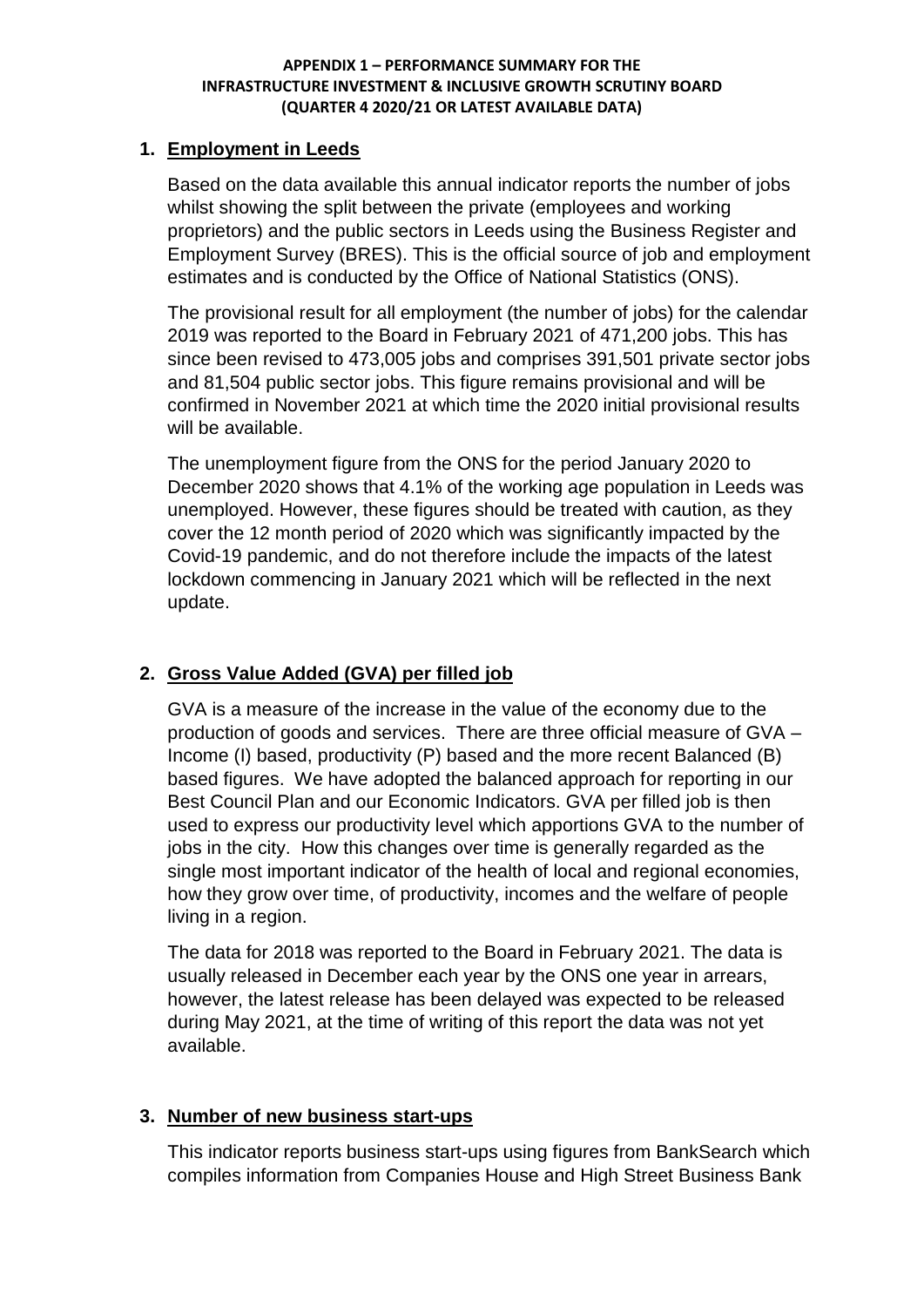account openings data. The data is reported in calendar years and the target for 2020/21 is an increase against the number of start-ups reported for the calendar year 2019 i.e. greater than 4,338 start-ups.

For the period January to December 2020, there were 5,232 business startups.

## 4. **Number of business scale ups**

The annual business scale ups previous measure is no longer available and instead uses the data provided directly from the ONS Inter-Departmental Business Register which is now available by calendar year. Only limited companies with their registered addresses in Leeds (those registered elsewhere but with branches in Leeds are excluded) reporting over 20% growth in turnover or employment annually for three years are included. There is a reporting lag of over a year for this indicator due to delays in businesses submitting their final accounts for inclusion in the results, as such, the annual result for the period 2019 is reported here.

The annual result reported is that 585 businesses scaled up in Leeds in 2019 i.e. had 20% growth in either turnover or employment over the previous three years. Although this is not a direct like for like comparison with previous results, scale ups have been sustained at a similar level to that previously reported i.e. 467 businesses scaled up in 2017/18 and 461 businesses scaled up in 2016/17, and is indicative of business confidence in the city at that time. The time lag in the data should be noted, particularly as these results are pre-Covid-19 pandemic which will be reflected in the 2020 result due in 2022.

## 5. **Business survival rate**

This annual indicator reports the number of new businesses still trading after 5 years. The data comes from Business Demography which is an annual publication produced from the Inter-Departmental Business Register (IDBR), and reported via the ONS. The latest result for 2019 was reported at the February Board meeting, the next release for 2020 will be available in November 2021.

## **6. Change in business rates payable since 2017 revaluation**

Business rates i.e. National Non-Domestic Rates (NNDR), underwent a revaluation applicable from the 1st April 2017 which means that the amount of gross NNDR payable in 2017/18 will constitute a baseline against which future years' NNDR can be reported. The business rates growth indicator is reported gross of appeals, discounts and reliefs, in order that it is more reflective of the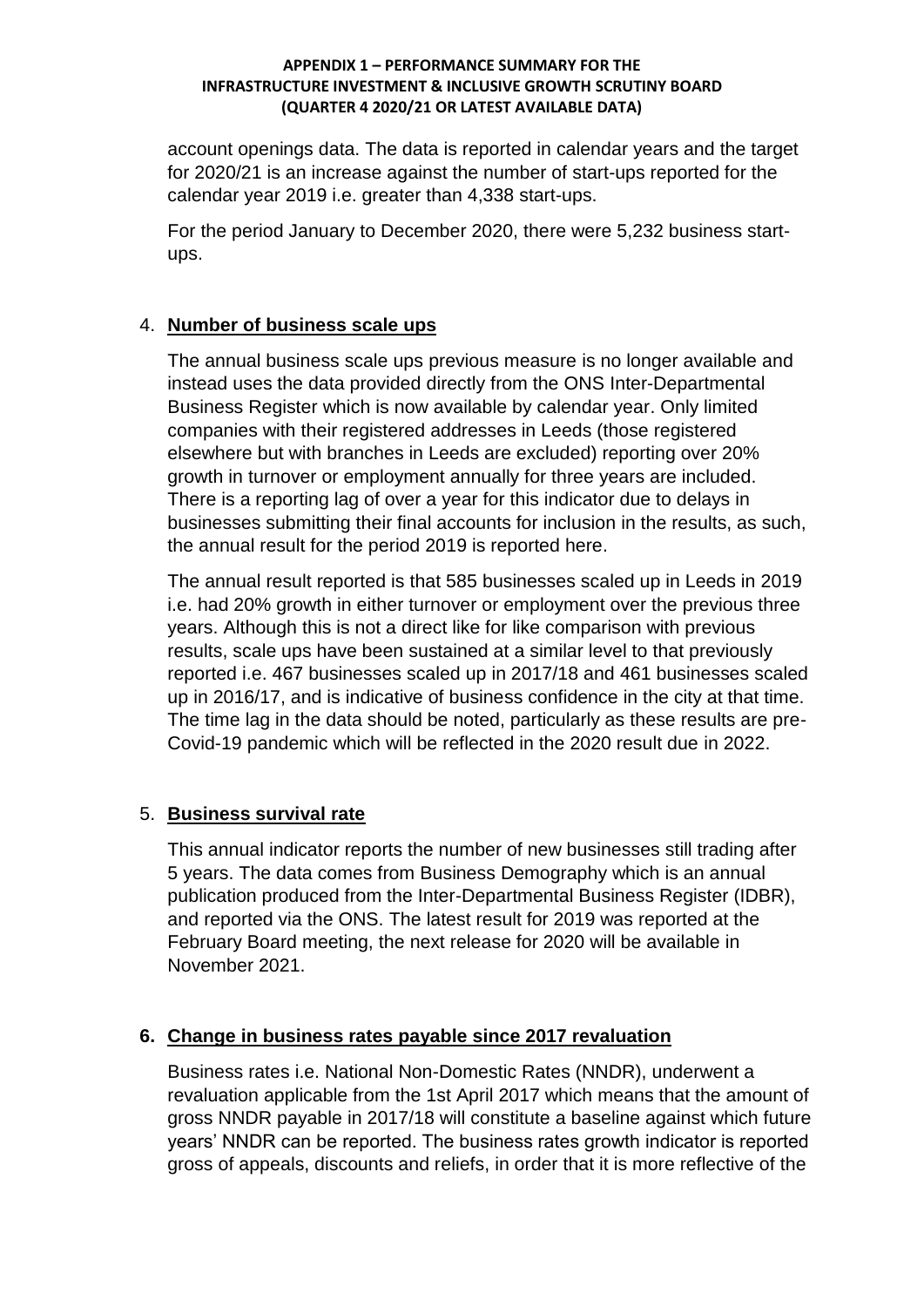change in the absolute rateable value in Leeds and is more indicative of business and economic growth in the local economy.

The difference in gross business rates payable between the 1<sup>st</sup> April 2020 and the 31st March 2021 is reported here, i.e. the within year change. On the 1st April 2020, £467m NNDR was payable, however by 31<sup>st</sup> March this had fallen to £462.9m i.e. a reduction of £4.1m or 0.9%. It is expected that gross rates payable will rise as backlogs in the Business Rates Team and Valuation Office Agency (VOA) are cleared, and once refurbished properties are completed and reassessed for inclusion on the ratings list. This is now becoming evident in the latest figures as gross rates payable since April 1<sup>st</sup> has risen slightly to £463.2m, not a major increase, but a reversal of the previous downward trend.

In response to the impacts of the Covid-19 pandemic, the Government has put in place a number of initiatives to support businesses including business rates relief for a range of occupied retail, leisure and hospitality properties. This support and the ongoing economic situation for businesses will have an impact on future levels of business rates payable.

Overall, Leeds has a dynamic start-up sector, which again is likely to be heavily impacted by the ongoing pandemic. However, those factors that have driven start-up activity, such as the strong presence of business network in health, fintech and digital industries, together with strong links into Universities should serve the city well in recovery.

## **7. Visitor economic impact for Leeds**

This indicator reports the economic impact of 'Day and Night Visitors' to the Leeds economy. The latest result from the annual 2019 Economic Impact Report for the Visitor Economy (published in summer 2020) predates the impact of the pandemic and the results should be viewed in this context.

The latest result for 2019 was reported to the Board at the February performance meeting.

## **8. Growth in new homes in Leeds**

The Growth in new homes indicator shows those homes in Leeds which have been newly built or converted into residential properties. With the adoption of the new Core Strategy Selective Review (CSSR) in September 2019, an annual target of 3,247 new homes applies from 1st April 2017 to the 31st March 2033.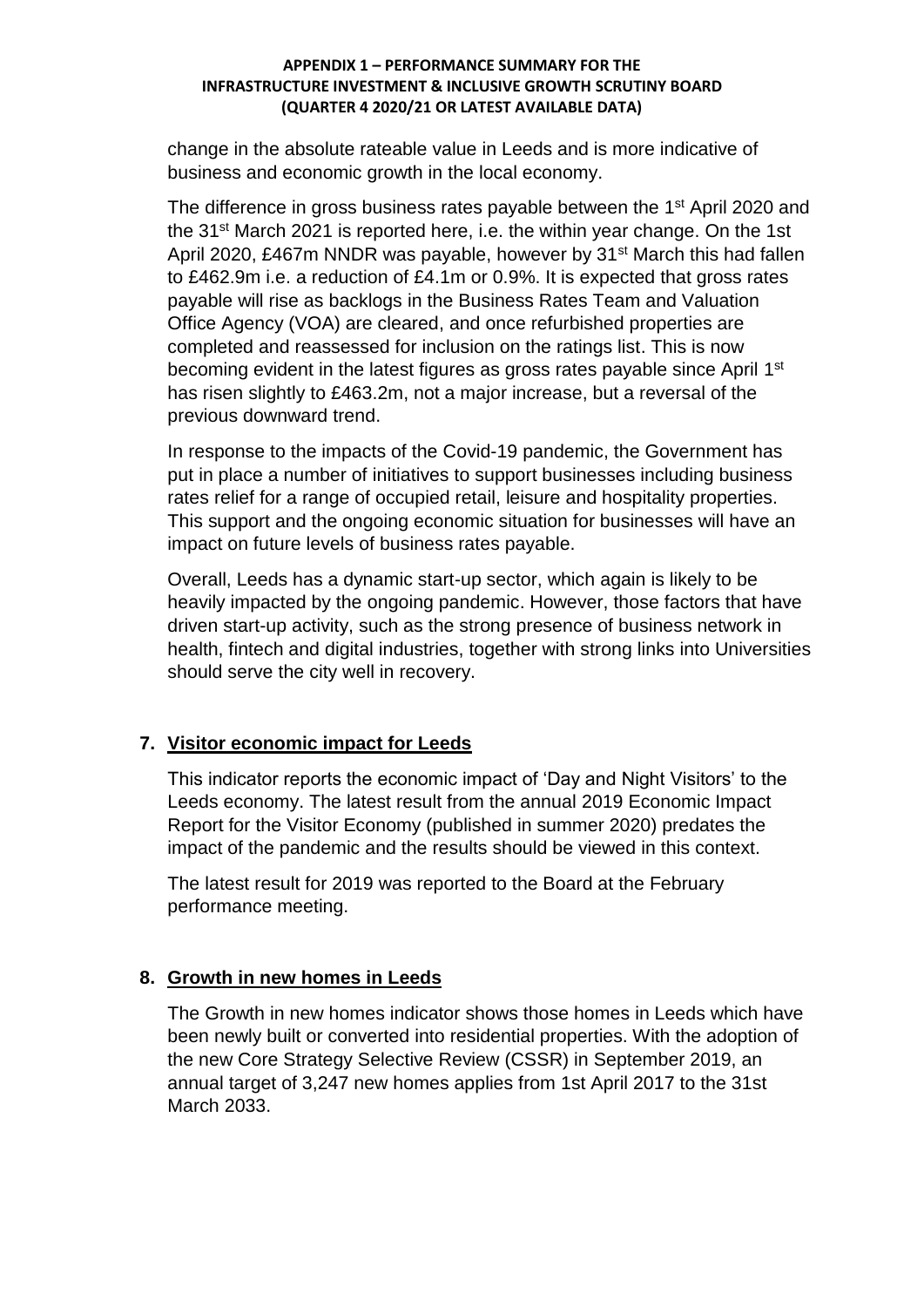The total number of new build and converted homes delivered during 2020/21 was 3,009, slightly lower than in 2019/20 (3,386) and also slightly below the new target of 3,247 per year.

The trend in new build and converted homes since the original Core Strategy was adopted in 2012 is shown in the chart below. The decrease in performance between 2018/19 and 2019/20 reflects a dip in output in the final month of the year as construction sites started to prepare for the restrictions that were to be required in the response to Covid-19 and implement necessary procedural changes for site safety. The subsequent year's performance of over 3,000 units (within 10% of the CSSR target) represents a successful return during what has undoubtedly been a disrupted year for construction activity due to the pandemic.



The final year-end completions total of 2,950 units shows a strong in-year recovery from a significantly reduced Q1 return as a result of the early lockdown measures and the restrictions imposed upon construction sites. The balance against the Core Strategy target stood at -297 units at year-end, however seven homes were demolished during the year and an additional 66 units added through the completion of four care homes, culminating in a yearend total of 3,009, 238 units below target.

# **9. Number of affordable homes delivered**

The National Planning Policy Framework 2019 definition of Affordable housing is housing for sale or rent, for those whose needs are not met by the market (including housing that provides a subsidised route to home ownership and/or is for essential local workers.

Examples of this can include products such as Social Rent, Affordable Rent, Buy to Rent, Intermediate Rent, Shared Ownership and Discounted Sale. The councils Core Strategy (Policy H5) states that the mix of affordable housing should be designed to meet the identified needs of households as follows: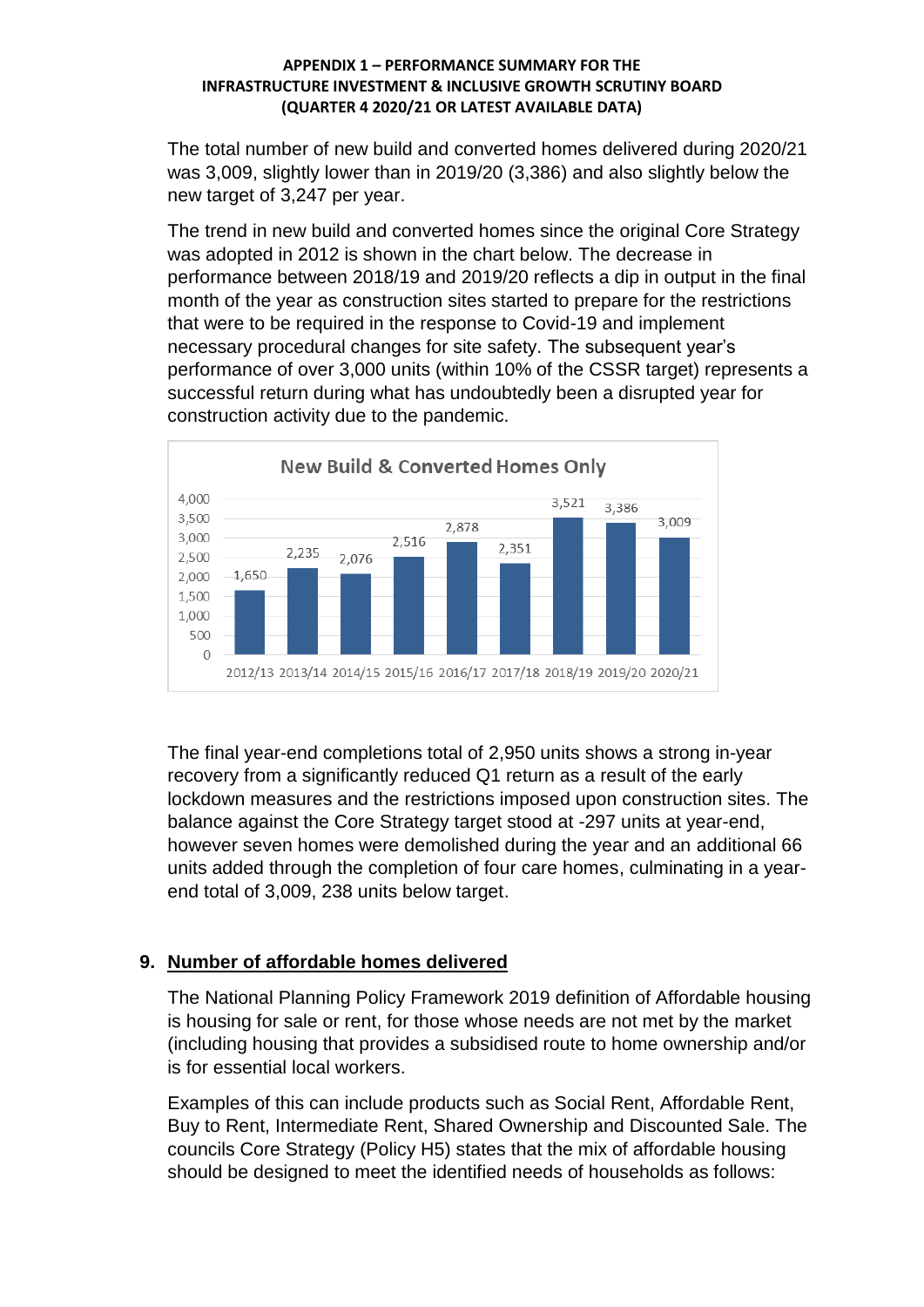- 40% affordable housing for Intermediate or equivalent affordable tenures<sup>1</sup>
- 60% affordable housing for Social Rented or equivalent affordable tenures

This indicator shows completed affordable homes (AH) which are ready for habitation and is calculated from a number of sources:

- Delivered as a condition of planning, i.e. via a Section 106 agreement.
- Affordable Housing Providers:
	- $\circ$  delivered by Registered Providers (RP)<sup>2</sup> from Homes England (HE) grant funding utilised for new build, acquisition and refurbishment schemes
	- o delivered through Providers programmes with no grant funding input
	- o delivered with support from the Right to Buy (RtB) Replacement Programme by affordable housing providers for new build, acquisition and refurbishment schemes
- Leeds City Council:

1

- o delivered through the Housing Revenue Account (HRA) new build programme
- o delivered through HE grant funding used for new build, acquisition and refurbishment schemes
- $\circ$  delivered by the council via RtB grant funding and used for new build, acquisition and refurbishment schemes

Similarly to the growth in new homes indicator above, with the adoption of the Core Strategy Selective Review (CSSR) at Full Council on the 11th September 2019, a new AH target applies from 1st April 2017 to the 31st March 2033. The new AH target increased from 1,158 to 1,230 annually, comprising the annual in-year need target for AH of 434 plus an additional annual requirement of 796 AH to contribute towards historic under-provision.

At the end of 2019/20, the total of AH had increased by 439, compared to a total of 433 for the 2018/19 period.

Up to Q3, 2020/21, 386 affordable homes were delivered. The performance of each delivery channel was: 89 through s106 planning obligations; 212 by RPs; and 85 through the Council Housing Growth Programme (CHGP) which includes New Build and Acquisitions Programme. Despite the impact of the coronavirus pandemic, this is higher than in the same period total at Q3 in

<sup>&</sup>lt;sup>1</sup> Intermediate or equivalent tenures. This is housing made available at below market rents or prices which are generally affordable to households in the lower quartile of earnings.

 $<sup>2</sup>$  A Registered Provider is registered with the Regulator of Social Housing so that they can provide social</sup> housing. They follow the Regulator of Social Housing's rules about their financial affairs, constitution and management arrangements. Examples of Registered Providers include Yorkshire Housing, Leeds Federated Housing Association and Unity Housing Association.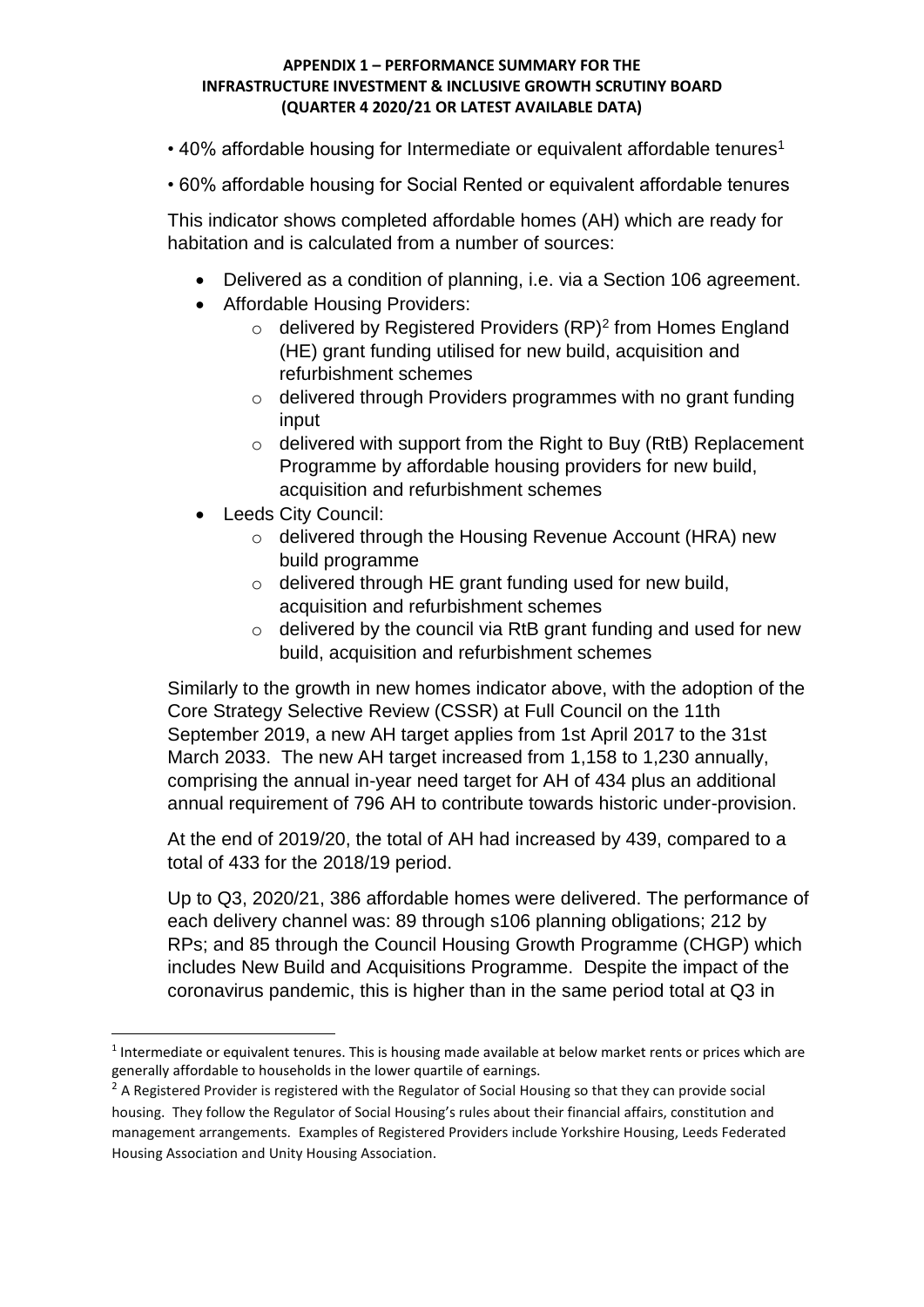2019/20 when 318 units were delivered. Q4 information will be available for the next meeting.

RPs have rescheduled a number of schemes due in 2020/21. Further work will be undertaken with RPs and Homes England (HE) to understand the impact on the programme and site delivery, including seeking an extension from HE to the Shared Ownership Affordable Housing Programme.

The CHGP currently has 1072 homes in the new build pipeline. The units consist of 188 Extra Care homes and 825 general needs homes (of which 25 units are built to  $M4(3)$  standard<sup>3</sup>). The stages of development are as follows: 59 units handed over, 12 units in construction, 80 units having secured planning approval; 204 awaiting planning determination, 462 in design and feasibility stages, 226 in mid-procurement; and an additional 29 in preprocurement.

Work is underway to develop an Affordable Housing Delivery Plan, to set out how the council and other stakeholders engaged in housing delivery can refresh the tools, funding and collaborations needed to increase and maximise AH delivery.

A number of RPs are negotiating with/have entered into HE strategic partnerships enabling greater flexibility in grant allocations, contingent upon exceeding Business Plan targets by 20%. Some RPs are submitting planning applications for significant developments or acquiring large sites. The most significant are:

a) The acquisition by the Guinness Partnership Trust of a large site in South Bank with permission for over 1,000 new homes, around 40% at affordable rent through a Strategic Partnership with HE.

b) The acquisition by Clarion of the Kirkstall Road (former City Reach) site, which has scope for over 1,000 new homes, of which around a third are expected to be affordable.

The council has been working closely with the West Yorkshire Combined Authority to ensure £67m devolved funding available through the Brownfield Housing Fund (BHF) is utilised to support our strategic housing ambitions. BHF funding has the potential to unlock and accelerate a number of major brownfield sites, particularly in the city centre, to deliver homes in sustainable locations close to employment opportunities and a range of amenities. Developers are being supported to submit applications to support the delivery new housing, including crucially, affordable mixed tenure homes. Early indications are very positive for a number of Leeds schemes being supported early in the BHF programme.

**.** 

<sup>3</sup> M4(3) – M refers to 'Access to and use of buildings' of Schedule 1 to 'The Building Regulations 2010' (2015 edition); M4(3) refers to wheelchair accessible dwellings.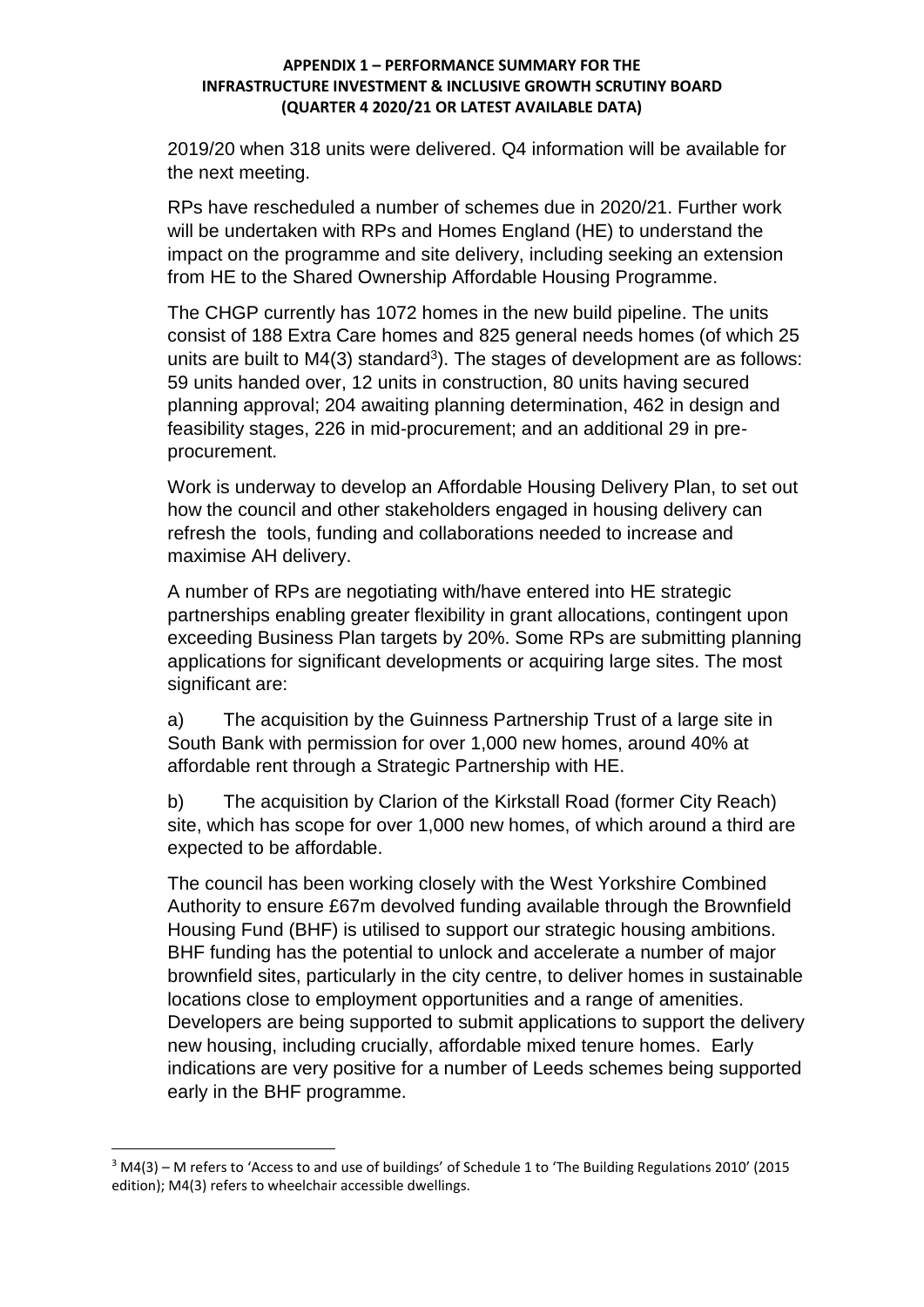It should be noted that council supported BHF submission by The Guinness Partnership's for a housing scheme at Points Cross on Hunslet Road to support the delivery of 928 homes including 311 affordable mixed tenure homes was approved by the Combined Authority in March this year. Work is due to start on site imminently.



# **10.Percentage of working age Leeds' residents with at least a Level 4 qualification**

This annual indicator reports the percentage of Leeds' residents with at least a Level 4 qualification which is: a Certificate of Higher Education; Higher Apprenticeship; Higher National Certificate; Level 4 Award; Level 4 Certificate; Level 4 Diploma; or Level 4 NVQ. The indicator uses data from the Office for National Statistics (ONS) Annual Population Survey and reports in calendar years.

The ONS data for this indicator was released in April 2021, for the results for the 2020 calendar year. The working age population in Leeds educated to at least an NVQ4 level increased from 40.1% to 46.9% between the calendar year 2019 and 2020. This increase of 6.8 percentage points was significantly higher than the UK (2.8) and Yorkshire & Humber (3.1). The proportion educated to this level remains higher than region (37.3%), and the national figure (43.0%).

Whilst there is no clear single reason for this increase, there is evidence that higher skilled jobs have been the main driver of growth in Leeds in recent years. There have also been a number of organisations such as government departments; professional services companies; Channel 4 etc relocating to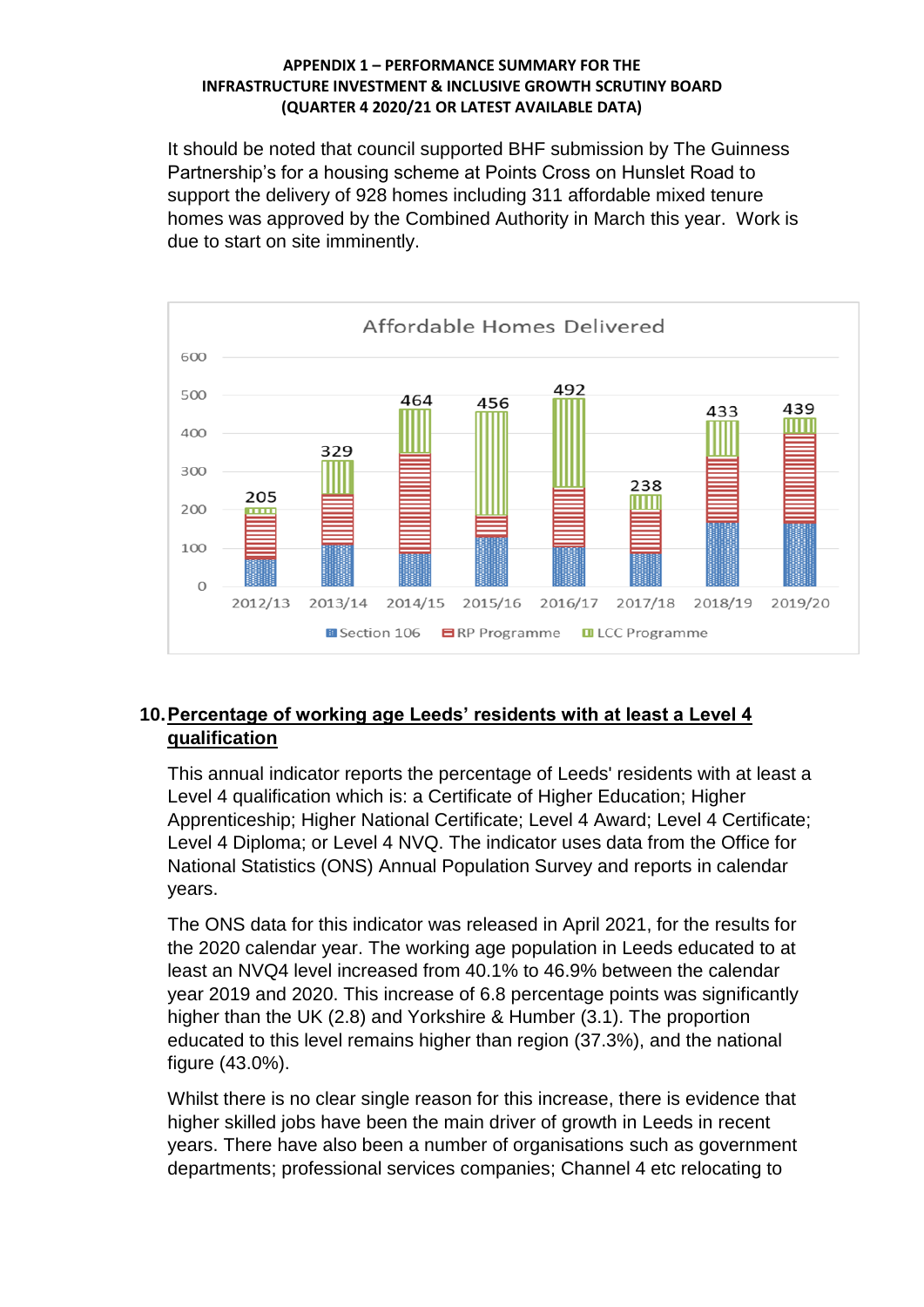Leeds and primarily bringing higher skilled roles as well as a growth in higher level roles in sectors like Digital and tech. There was an increase in higher level apprenticeship starts (mainly leadership and management level 5 and 7) following the introduction of the Apprenticeship Levy with a large number of completions in 2020, there has also been an increase in Graduate retention. Covid may also have seen a reduction in people leaving Leeds for jobs in London/Manchester etc and being able to stay in Leeds and access opportunities remotely.

For comparison, the Core Cities are listed here ranging from highest to lowest percentage of residents with at least a Level 4 qualification. The data is for 2020 with the data for 2019 shown in brackets. Bristol – 51.8% (51.0%); Manchester – 47.7% (43.7%); Sheffield – 47.7% (47.2%); Leeds – 46.9% (40.1%); Newcastle – 44.1% (41.9%); Liverpool - 42.3% (39.1%); Nottingham – 41.2% (35.8%); Birmingham – 37.9% (33.1%).

## **11.Number of people supported to improve their skills**

This indicator reports the number of people in Leeds supported by the council to improve their skills through both accredited and non-accredited courses. Provision is largely through our Adult Learning Programme with the target set by the Education and Skills Funding Agency (ESFA) to reflect funding allocation levels and policy priorities.

The cumulative result at the end of quarter 4 is 4,857 people, which is 76% of the annual target and reflects on-target performance at this point in time for delivery of a programme linked to the academic year. 2,810 (58%) customers improving their skills were from the 20% most deprived Lower Super Output Area (LSOA)on the Index of Multiple Deprivation; 2,505 (52%) were BAME; 464 (6%) had a physical disability and 767 (16%) suffered from mental ill health.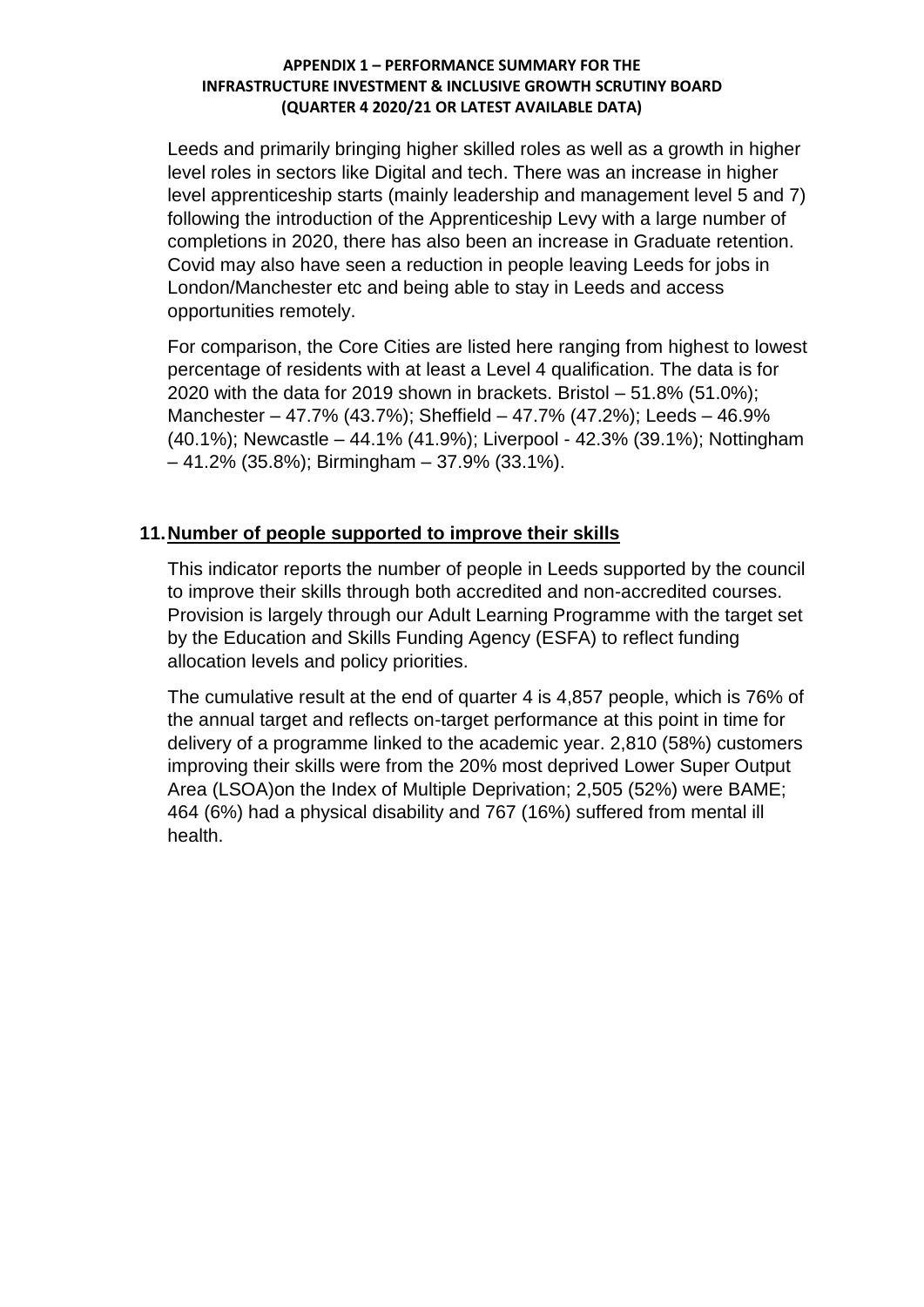

The percentage of the Leeds working age population (WAP) that do not have a Level 2 qualification is 24.4% which is in line with the national average at 24.4%. 6.7% of the Leeds WAP have no qualifications which is lower than the national average at 7.9% and is concentrated in the most disadvantaged areas of the city.

The Adult Learning Programme actively targets learners who are: low skilled; have no or low level qualifications; are living in poverty; unemployed, workless or vulnerable to social exclusion; and individuals facing specific and often multiple barriers and disadvantage, e.g. adults with learning difficulties and/or disabilities; mental ill health; misusing substances; and people who are vulnerably housed, etc. Courses are shaped by learners' needs which are identified through work with learners, and effective networking and partnership arrangements which are in place across the city.

The Adult Learning Programme continues to deliver an effective, broad and inclusive curriculum to support the continuation of learning in response to Covid-19 through an online platform in collaboration with our delivery partners. Since the start of the 2020-21 academic year the programme has had 2,720 enrolments and 568 courses have been advertised on the Leeds Adult Learning course finder website.

Adult Learning delivery for the current 2020-21 academic year includes ESOL (English as a second language), English, Maths, Employability, Health and Wellbeing programmes which provide support for disadvantaged learners with a focus on the key deprived areas within the city with particular emphasis on the six priority neighbourhoods. Delivery will continue through the online Google Suite and remote learning, and will continue this way for the new Adult Learning academic year with the addition of blended and outdoor delivery options.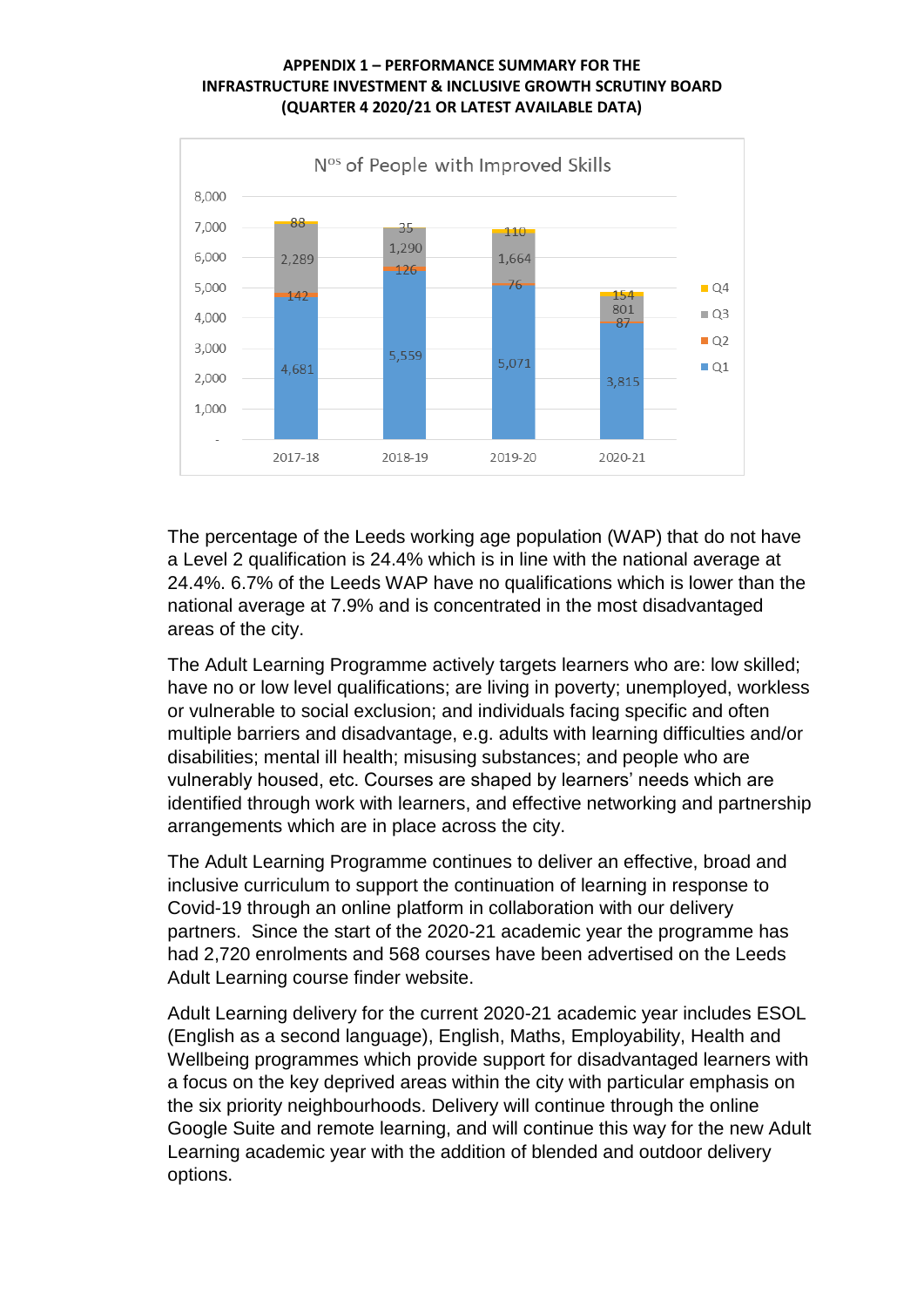The Adult Learning Programme is funded by the Department for Education from the Adult Education Budget with annual funding allocations notified and contract-managed by the ESFA. From 2021/22 Academic year this will be devolved to WYCA and arrangements are being put in place to ensure learning continues. The number of people supported (target) is dependent upon the size of the budget allocation and the contract parameters which may vary from year to year to reflect national policy objectives and learner eligibility to access publicly funded provision. The budget allocation for the 2020/21 academic year is £2.2m. The provision is quality assured by Ofsted and is delivered by the council, the Further Education sector, the third sector and commercial training providers.

## **12.Number of people supported into work**

This indicator reports the number of people in Leeds supported by the council into work through either directly delivered or commissioned employment support services and skills provision.

The cumulative result at the end of quarter 4 is 3,413 people supported into work. 1,847 (54%) of residents securing employment were from the 20% most deprived LSOA's on the Index of Multiple Deprivation. 1,187 (35%) of the residents supported into work identified as BAME and 255 (7%) had a physical disability and a further 134 (4%) suffered from mental ill health. This represents 80% of the annual service target of 4,250. During the pandemic customers have been supported remotely until face to face provision can be resumed. Progression into work is lower than normal given the reduction in vacancies and a challenging jobs market, this financial year has seen a 37% reduction in the number of people supported into work when compared with the previous year.

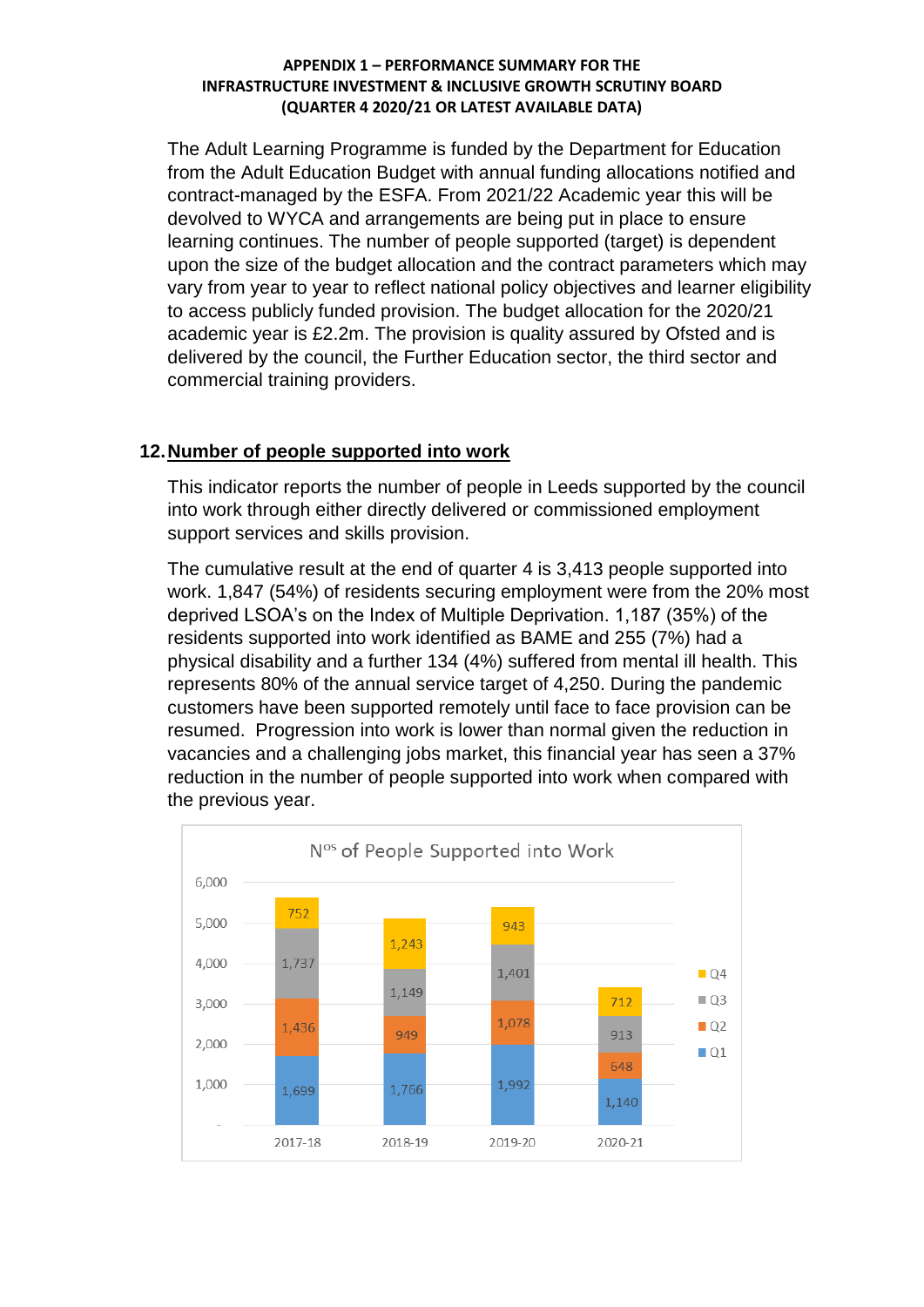Up to the end of quarter 4, 1,418 residents were supported into work through Jobshops in the Community Hubs; 507 of the residents participating in Adult Learning moved into work; 3,149 residents received tailored support through European Structural and Investment Funds (ESIF) funded programmes targeted at those furthest from the labour market; 325 residents accessed work through Employment and Skills obligations placed on council contracts and s106 Planning Agreements; with the remainder from outreach programmes.

The service engaged with 325 businesses up to the end of quarter 4 to support residents to secure employment, of which 9% were large employers and 91% were SMEs. This supported recruitment across all sectors to largely entry level roles in health and care, including childcare (14%); construction and infrastructure (10%); manufacturing and engineering (9%); and retail, hospitality and leisure (7%).

## **13.Progress 8 score for Leeds at the end of Key Stage 4 (end of year 11)**

Examinations were cancelled for the summer of 2020 due to the Covid-19 pandemic, and the closure of all schools to pupils (apart from children of key workers) during the March lockdown. On 06 January 2021, the government confirmed that in summer 2021, students taking GCSE, AS and A levels regulated by Ofqual, should be awarded grades based on an assessment by their teachers, as examinations were again to be cancelled.

Leeds' confirmed Progress 8 score for the pre-pandemic 2018/19 academic year is +0.03, continuing the strong performance seen in 2017/18. This year's result is above all comparator groups (England: -0.03, statistical neighbours: - 0.16, core cities: -0.10, Yorkshire and The Humber: -0.02). Leeds remains in the second quartile nationally and is ranked equal 48 out of 150 local authorities. This is an improvement on the previous year where Leeds' confirmed rank was 65 of 151 local authorities.

A Progress 8 score of +1.0 means pupils in the group make on average a grade more progress than the national average; a score of -0.5 means they make on average half a grade less progress than average. Progress scores are a measure of how cohorts have performed in relation to pupils with similar prior attainment nationally and should not be compared between years. The local authority ranking provides a better year on year indication of performance in this area.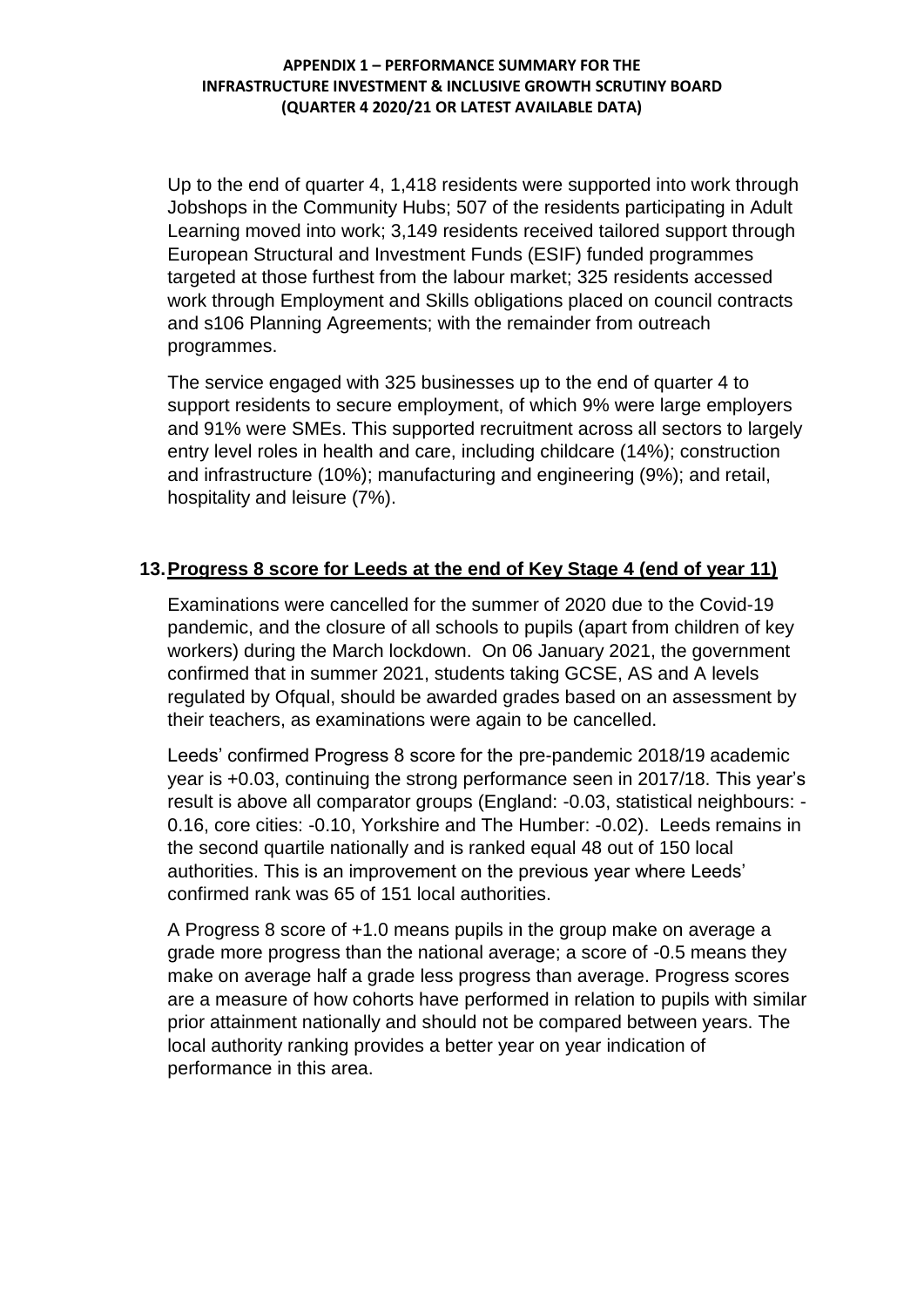### **14.Percentage and number of young people who are not in employment, education or training or whose status is 'not known' (NEET)**

Due to Covid-19 and the disproportionate impact this is having on young people, the usual performance management activity based on each local authority's position on the NEET Scorecard has been suspended. National guidance for this year is to emphasise Covid-19 impacts on young people's learning with less emphasis on the national performance indicator.

The annual NEET and Not Known measure (the three-month average for December to February) for 2021 has, therefore, not been published. Instead, NCCIS (National Client Caseload Information System) will look at the monthly submissions and where there are issues, for example high NEET and/or activity unknown recording, they will contact local authorities to offer support from December onwards.

The figures in the table below show the number and percentage of young people in Leeds who were NEET or Not Known at March 2020 and March 2021. The national figures are 5.0 per cent (NEET), and 2.0 per cent (Not Known). The percentage figures are reflective of the number of individuals as a proportion of the overall cohort, which can vary year to year.

|             |               | <b>March 2020</b> | March 2021    |            |  |  |
|-------------|---------------|-------------------|---------------|------------|--|--|
|             | <b>Number</b> | Percentage        | <b>Number</b> | Percentage |  |  |
| <b>NEET</b> | 421           | 2.6%              | 395           | 2.4%       |  |  |
| Not Known   | 941           | 3.3%              | 854           | 5.2%       |  |  |

During the current reporting period, we have changed the tracking management information system to Core+, the system used by most authorities and the national monitoring body. This was a significant task. It has provided the opportunity to be robust with our data and with the data processes that will inform the tracking duty going forward. This includes strengthening the relationship with post-16 learning providers and especially with schools in supporting young people through the transition from statutory education into post-16 learning. Some specific challenges, including a local provider's data, and with the timeliness of some neighbouring authority data, have been addressed.

On Monday 11 January 2021, the DfE released the 2020 September Guarantee Figures<sup>4</sup>. The percentage of young people in years 11 and 12 who had an appropriate offer of education or training for September was 93.3 per

**.** 

<sup>&</sup>lt;sup>4</sup> Local authorities have a responsibility to find training or education places for 16 and 17 year-olds. The September Guarantee is a guarantee of an offer, made by the end of September, of an appropriate place in post-16 education or training for every young person completing compulsory education.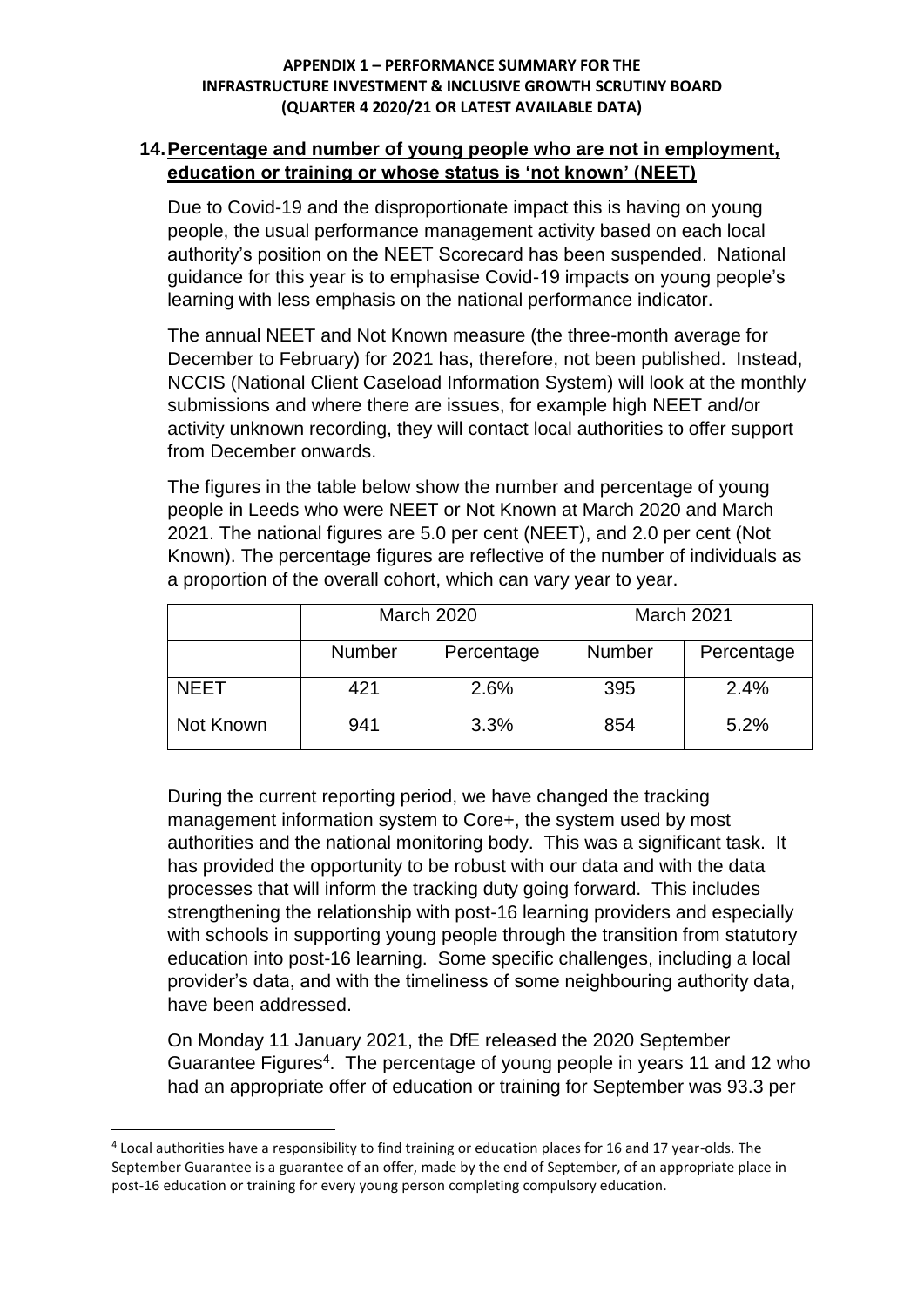cent compared to 91.7 per cent in 2019. This is an improvement of 1.6 percentage points, which has also contributed to the gap between the Leeds figure and national reducing from 3.3 percentage point in 2019 to one percentage point in 2020. The year 11 and 12 cohort had 253 more pupils in 2020 than in 2019, further highlighting the hard work carried out by various teams across Children and Families and other directorates to ensure young people had positive destinations in what has been an extremely disruptive year for students.

In addition to the tracking duty there is the September Guarantee and the Annual Activity Survey. The latter relates to the activity of all young people who have reached the compulsory school leaving age in 2020. It provides a snapshot position on or around 01 November 2020. The survey records destinations according to the location of the school attended by the young person during their final year of compulsory education.

95.3 per cent of young people were in education and training, with performance being broadly in line with the national figure of 95.4 per cent. The figures for comparator authorities were statistical neighbours: 95.5 per cent, core cities: 95.4 per cent, and Yorkshire and the Humber: 95.9 per cent.

# **15.Number of people killed or seriously injured (KSI) in road traffic collisions**

This indicator reports the number of people who have been killed or seriously injured (KSI) in road traffic collisions (RTCs) in Leeds. The West Yorkshire Transport Strategy requires a 42% reduction in KSI (by 2027) in the number of people KSI from 2016.

Between January - December 2020, Leeds recorded its lowest ever KSI yearly total (231) a 35% reduction in comparison to 2019 and a 31% reduction on the 3 year average. It is clear that the global Covid-19 pandemic continues to have a significant impact on both traffic volumes and collision rates. During April-May 2020 when the UK was in the first phase of strict lockdown measures, there was a reduction in KSI's of 47% in comparison to the same period pre Covid-19, April-May 2019. Despite the significant impact of Covid-19, it should be noted that KSI figures for the first eleven weeks of 2020 were well below those for the equivalent period in 2019 (54 compared with 74 in 2019) and have remained lower than the 2019 figures for the remainder of the year despite increases in traffic volumes as restrictions have eased. The graph below shows monthly KSI casualties for 2020.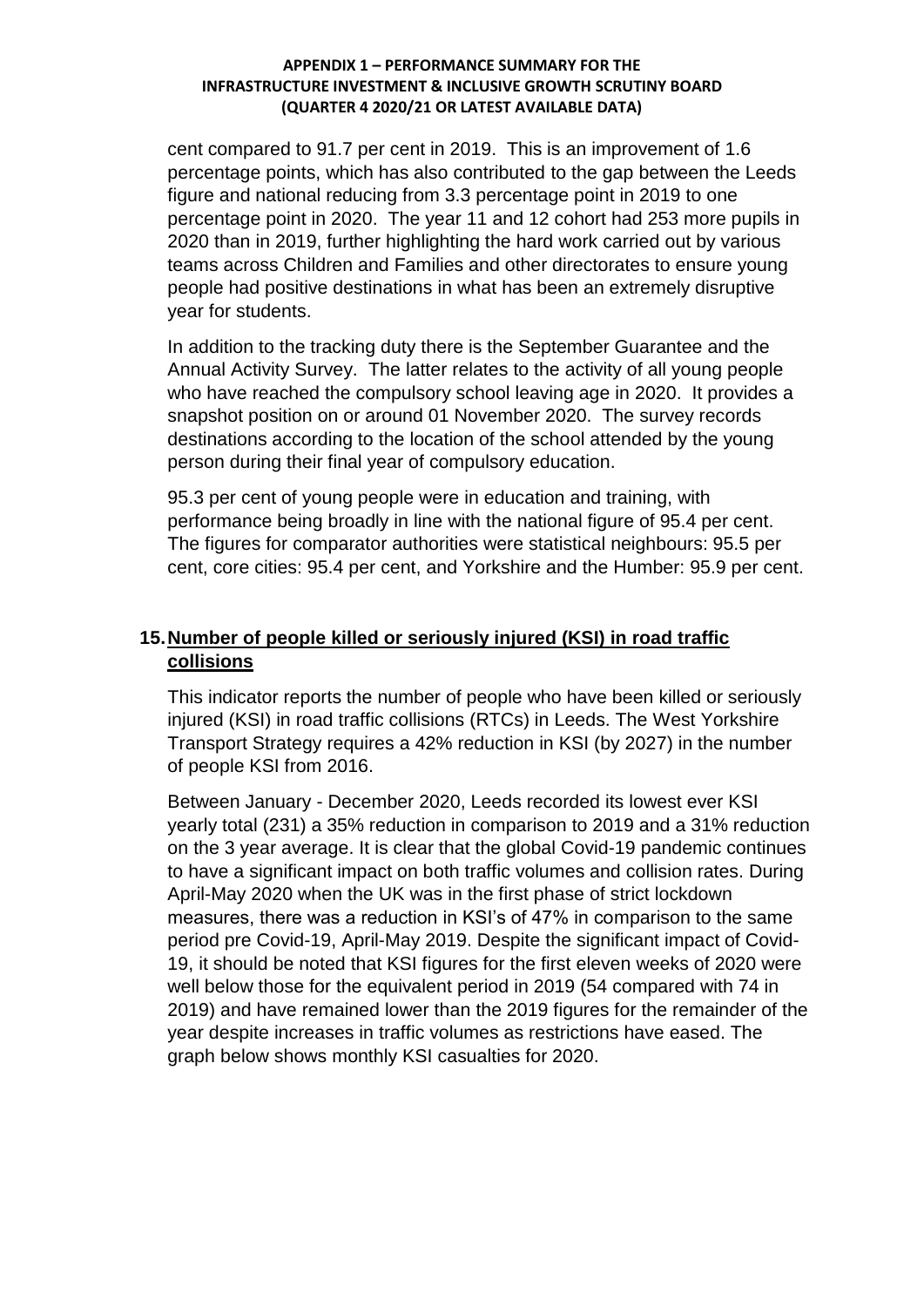

The table below shows the numbers of RTC casualties in each of the 5 West Yorkshire districts, 2015-2020. All the districts saw significant reductions in casualties in 2020, with Leeds seeing larger reductions than the average across West Yorkshire. Specifically, casualties of all severities and those killed and seriously injured both fell by 35% in Leeds in 2020, compared with 2019.

| Local<br><b>Authorities</b> | All Casualties (January-December) |                  |      |             |      |                               |           |      |                                         |            |                          |    |
|-----------------------------|-----------------------------------|------------------|------|-------------|------|-------------------------------|-----------|------|-----------------------------------------|------------|--------------------------|----|
|                             | <b>Severities</b>                 | Last 5yrs<br>avg | 2015 | 2016        | 2017 |                               | 2018 2019 | 2020 | Trend pattern 2020 vs last<br>2014-2019 | vear       | 2020 vs avg<br>last 5yrs |    |
| <b>Bradford</b>             | KSI                               | 180.6            | 188  | 178         | 192  | 177                           | 168       | 164  |                                         | $-2.4%$    | $-9.2%$                  | IJ |
|                             | All severities                    | 1414.4           |      |             |      | 1,685 1,611 1,367 1,292 1,117 |           | 937  |                                         | $-16.1%$   | $-33.8%$                 | Ш  |
| Calderdale                  | KSI                               | 75.2             | 92   | 78          | 63   | 67                            | 76        | 50   |                                         | $-34.2%$   | $-33.5%$                 | IJ |
|                             | All severities                    | 467.6            | 556  | 555         | 450  | 411                           | 366       | 267  |                                         | $-27.0%$   | $-42.9%$                 | IJ |
| <b>Kirklees</b>             | KSI                               | 144.8            | 159  | 152         | 149  | 136                           | 128       | 85   |                                         | $-33.6%$   | $-41.3%$                 | IJ |
|                             | All severities                    | 1019             |      | 1,333 1,127 | 970  | 910                           | 755       | 458  |                                         | $-39.3%$   | $-55.1%$                 | IJ |
| <b>Leeds</b>                | KSI                               | 337.4            | 338  | 332         | 324  | 337                           | 356       | 231  |                                         | $-35.1%$   | $-31.5%$                 | IJ |
|                             | All severities                    | 2263.6           |      |             |      | 2,664 2,550 2,203 1,994 1,907 |           | 1243 |                                         | $-34.8%$   | $-45.1%$                 | IJ |
| Wakefield                   | KSI                               | 134.4            | 143  | 147         | 123  | 156                           | 103       | 110  |                                         | $6.8%$ 1   | $-18.2%$                 | Ш  |
|                             | All severities                    | 845.6            | 985  | 955         | 814  | 833                           | 641       | 505  |                                         | $-21.2%$   | $-40.3%$                 | IJ |
| <b>West Yorkshire</b>       | KSI                               | 872.4            | 920  | 887         | 851  | 873                           | 831       | 640  |                                         | $-23.0\%$  | $-26.6%$                 | IJ |
|                             | All severities                    | 6010.2           |      |             |      | 7,223 6,798 5,804 5,440 4,786 |           | 3410 |                                         | $-28.8%$ U | $-43.3%$                 |    |

|  |  | West Yorkshire: January To December 2020 |  |
|--|--|------------------------------------------|--|
|  |  |                                          |  |

The reduction in KSI's in 2020 is reflected across all the major road user groups (as seen in table below). The largest proportion of individuals KSI are the vulnerable road users (pedestrians, cyclists and motorcyclists) accounting for approximately 60% of all road users Killed or Seriously Injured. This proportion is broadly consistent with figures for previous years. In 2020, 11 road users were killed, a significant reduction of 50% from 2019 (22 killed).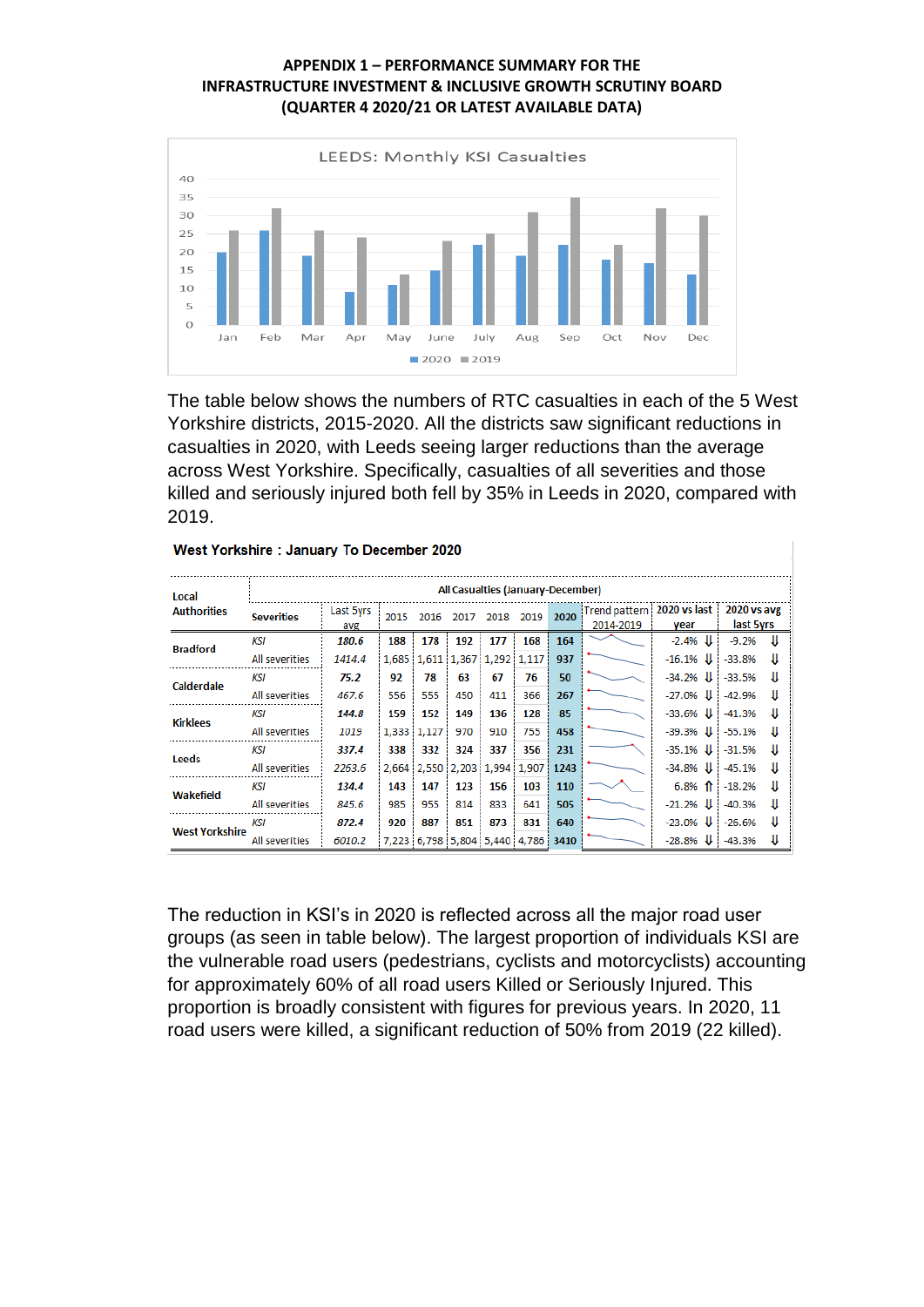| Number of People Killed or Seriously Injured (January - December) |      |      |      |      |      |      |              |                     |      |  |
|-------------------------------------------------------------------|------|------|------|------|------|------|--------------|---------------------|------|--|
|                                                                   | 2015 | 2016 | 2017 | 2018 | 2019 | 2020 | 2020 vs last | 2020 vs 3yr average |      |  |
|                                                                   |      |      |      |      |      |      | year         | 3yr av              | 2020 |  |
| All                                                               | 338  | 332  | 324  | 337  | 356  | 231  | $-35%$       | 339                 | 32%  |  |
| Child                                                             | 38   | 43   | 39   | 40   | 25   | 22   | $-12%$       | 35                  | 37%  |  |
| Ped                                                               | 95   | 94   | 97   | 90   | 104  | 55   | $-47%$       | 97                  | 43%  |  |
| Cyclist                                                           | 59   | 64   | 55   | 62   | 63   | 48   | $-23%$       | 60                  | 20%  |  |
| <b>PTW</b>                                                        | 66   | 70   | 68   | 69   | 62   | 35   | $-43%$       | 66                  | 47%  |  |
| Car Occ                                                           | 97   | 92   | 88   | 102  | 113  | 84   | $-25%$       | 101                 | 17%  |  |

Between January & March 2021, Leeds has seen one of the lowest KSI totals for the first three months of a year. In the first three months of 2021, Leeds saw 42 KSI, a 35% reduction in comparison to 2020 and a 45% reduction on the 3 year average. The Covid-19 pandemic has continued into 2021 with another national lockdown which has further impacted traffic volumes and collision rates. In the vulnerable road user group, all categories are lower than 2020; Pedestrians 65% lower at 8, Cyclists 36% lower at 7 and motorcyclists 25% lower at 9.

The graph below shows the traffic data from 4 permanent Automatic Traffic Counters (ATC) sites on the approaches to Leeds city centre, (A647 Canal Street; A65 Kirkstall Rd; A64 York Rd and A653 Dewsbury Rd) plotted against the volume of Road Traffic Collision (RTC) casualties in Leeds. The graph shows a clear correlation between traffic volumes and the number of casualties.



The Influencing Travel Behaviour (ITB) team continues to work in partnership with WYCA City Connect to reintroduce delivery of free, socially distant, adult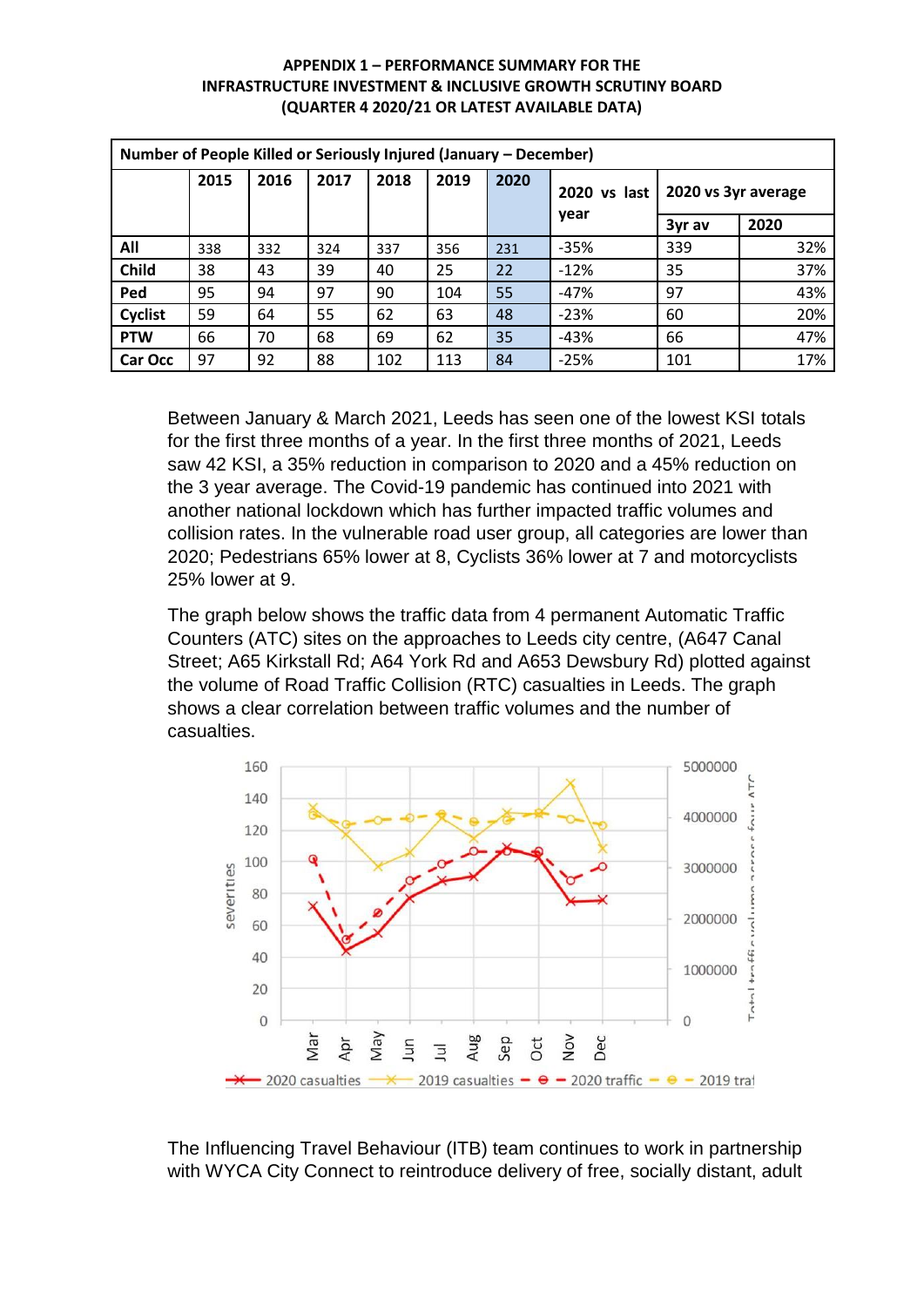cycle training (over 16s) at a variety of locations across the district to improve rider's skills and confidence. The sessions are aimed at people learning to ride for the first time or building confidence after a break from cycling to oneto-one advanced training on a route of choice. Demand for previous sessions in 2020 was high with all sessions fully booked and similar levels of interest are expected.

Operation SNAP was launched in July 2020 which allows motorist and riders to submit video and photographic evidence relating to driving incidents, all submitters receive feedback via e-mail. Anyone required to give evidence at court receives additional support and guidance. To date, there have been 1811 submissions to the online portal of which 529 were from Leeds (29% of total submissions). Currently 63% of submissions in West Yorkshire result in a positive outcome, compared to 50% nationally. Further action includes driver retraining course (38%), points and/or a fine (13%), court (5%) or other investigation (7%).

The ITB team continues to deliver social media and variable messaging signs (VMS) messaging about safe driving around vulnerable road users and are exploring ways to target specific user groups to make a bigger impact.

The annual Casualty Reduction Programme continues to be delivered. As well as the Sites and Lengths for Concern, the programme is also now focussing on Lower Order Sites and Lengths using lower intervention criteria and supplementing this with a thorough collision analysis to identify and address underlying causes of road casualties through small to medium scale intervention. KSI Cluster sites continue to be an area of focus for the programme.

# **Number of children and young people (C&YP) killed and seriously injured**

Between January & December 2020, Leeds recorded its lowest ever Children and Young People KSI yearly total (22), a 12% reduction in comparison to 2019 and a 35% reduction on the three year average.

Between January & March 2021, Leeds has again recorded its lowest three month start to the year at 3, 50% lower than 2020 and 44% lower than the three year average.

The Covid-19 pandemic has continued to impact the delivery of road safety education and training for the period January to March 2021. The full closure of schools from  $5<sup>th</sup>$  January to  $8<sup>th</sup>$  March 2021 resulted in face to face training delivery being paused at this time. However, from 8<sup>th</sup> March to 31<sup>st</sup> March, Bikeability training was delivered to 1,098 pupils. The vast majority of this was Level 1 and 2 training, which took place in 24 schools.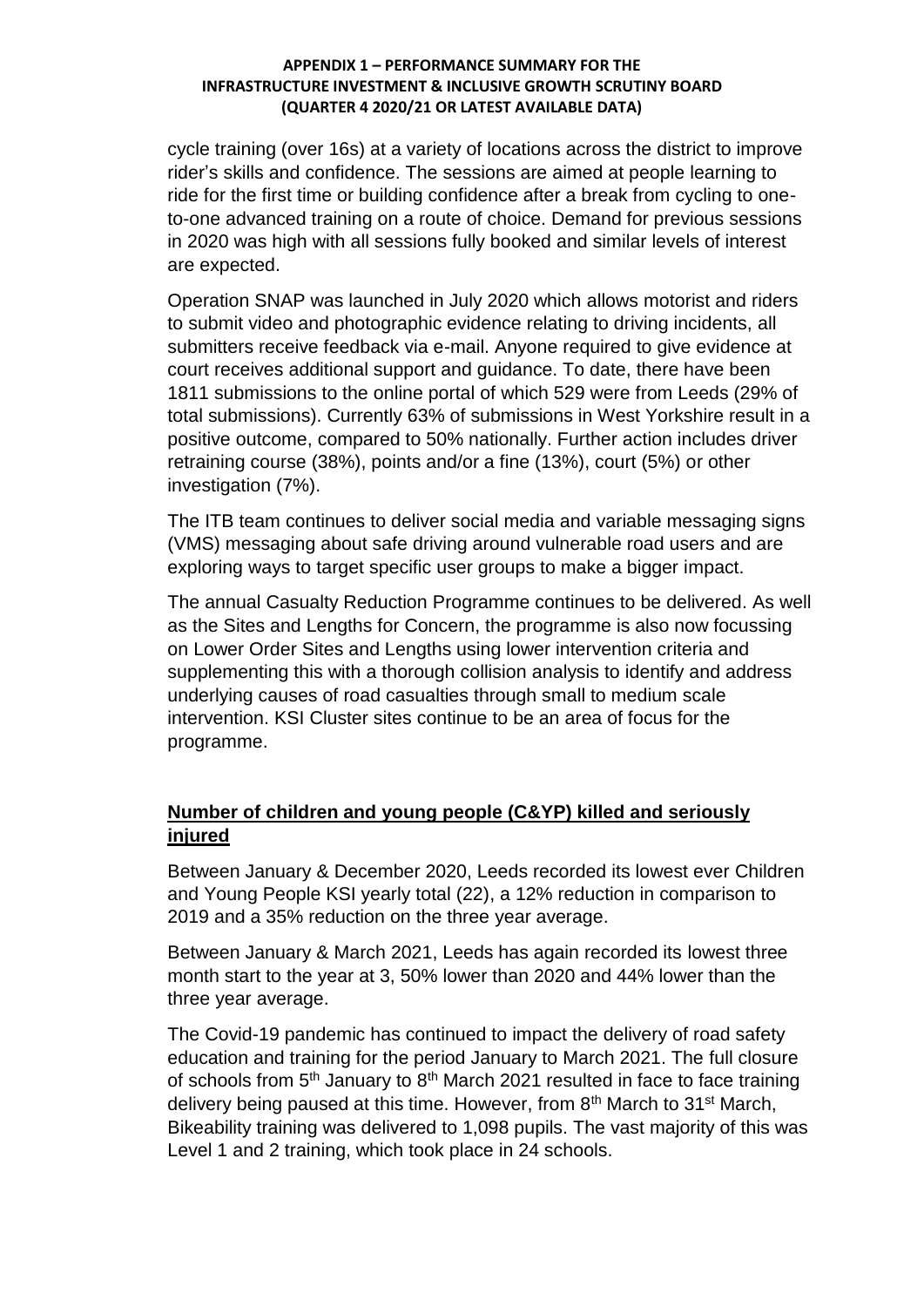### **16.Satisfaction with a range of transport services**

Data for this annual indicator is provided by the West Yorkshire Combined Authority (WYCA) from the annual Tracker Survey. The survey data is collected from around 1,500 participants across West Yorkshire with 300 being resident in Leeds, however, an additional 300 Leeds' surveys are commissioned making a total of 600 people surveyed meaning an overall West Yorkshire sample size of 1,800 individuals. The result is reported as a score out of 10.

Data has now been received for the surveys carried out in 2020 and 2021 and show scores of 5.9 and 6.6 out of 10 respectively. Both surveys were carried out during January and February of the respective years.

A rating score of 7 or above is considered by WYCA to be good, a score of 6 is seen as acceptable and a score of 5 or below is an area of concern

The 2020 survey represents the last period before the pandemic lockdowns were in place, and the 2021 score was obtained during the 3<sup>rd</sup> lockdown between 6<sup>th</sup> January and 23<sup>rd</sup> February 2021. The latest result will have been affected both by people's ability and willingness to travel (and Government advice), despite this the overall score shows an improvement over 2020. The result also remains above the baseline year score in 2011 of 6.5.

It is not clear why there was a dip in 2020, although the trend has recovered in 2021, this dip applied across West Yorkshire not just Leeds. This survey was however carried out during the winter period and this can affect responses. The 2021 survey, although carried out during the winter also may reflect respondents attitudes to travel when the wider issues of Covid perhaps increasingly put travel issues more into the background.

## **17.Number of passengers boarding buses in the Leeds district**

The Leeds Public Transport Investment Programme (LPTIP) target is to double bus patronage from 2016 levels within 10 years i.e. from 67m in 2016 to 134m passengers by 2026. Data for this annual indicator is based upon ticket machine data provided by bus operators to WYCA, for the number of passengers boarding buses within the Leeds district. Results are provisional and are normally finalised the following year.

The 2020/21 result for the number of passengers boarding buses of 67.4m was reported to the Board in January which represented the number of passengers boarding buses during 2019.

The provisional figure for the reporting year 2021/22 has now been released by WYCA and this shows that 32.9m passengers were recorded boarding buses in the Leeds district during 2020.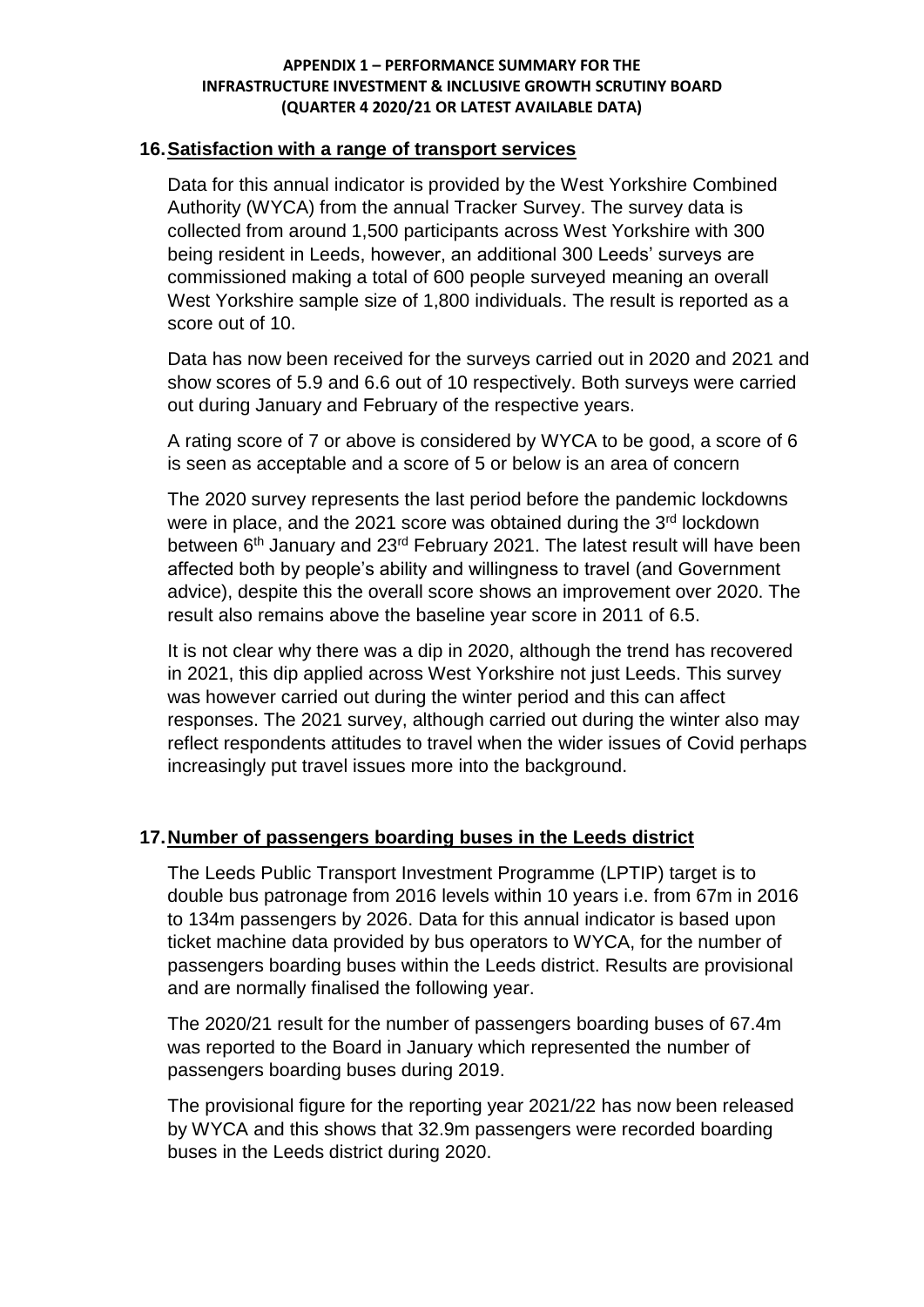This figure is a significant decrease on the previous year and also against the baseline figure in 2016. As a result it does not meet the in-year target of turning the curve. Discussions continue with the Department for Transport looking at how progress against this target has been impacted and to ways to better reflect progress in light of lockdowns and travel restrictions.

Whilst it was anticipated that maintaining patronage levels during the significant LPTIP construction projects would be very challenging, as disruption caused by the construction of the various schemes may initially have had a negative impact on bus passenger numbers, the ongoing lockdown measures of Covid-19 were not anticipated. The extended advice to work from home throughout much of the year, the restriction on the number of passengers allowed on buses due to social distancing and the initial advice not to travel on public transport have all had a significant impact on the number of passengers boarding buses.

It is hoped that as lockdown measures are eased passengers will return to using buses in ever increasing numbers. However, the impact to individuals changing working patterns and the possibility of more people working from home in the longer term is as yet unknown.

One unplanned effect of the extended lockdown periods has been the ability to accelerate some of the LPTIP schemes whilst there has been a significant reduction in traffic in the city centre.

Other work is underway as part of the LPTIP programme to improve bus transit times and reliability which includes significant bus company investment in new more efficient buses with improved facilities and lower emissions.

There are a number of further schemes which fall outside the LPTIP programme, some already have agreed funding from other sources and some are unfunded but remain as pipeline schemes ready for final development and delivery, pending funding streams becoming available.

It should be noted that although there are a number of schemes under construction or planned, the level of intervention and cost varies significantly across each of the individual projects.

The service continues to work to identify areas where the climate emergency and effects of climate change may impact the city's transport infrastructure.

### **18.Increase in city centre travel by sustainable transport (bus, train, cycling, walking)**

No City Centre Cordon survey was undertaken during 2020, the next survey is planned for autumn 2021.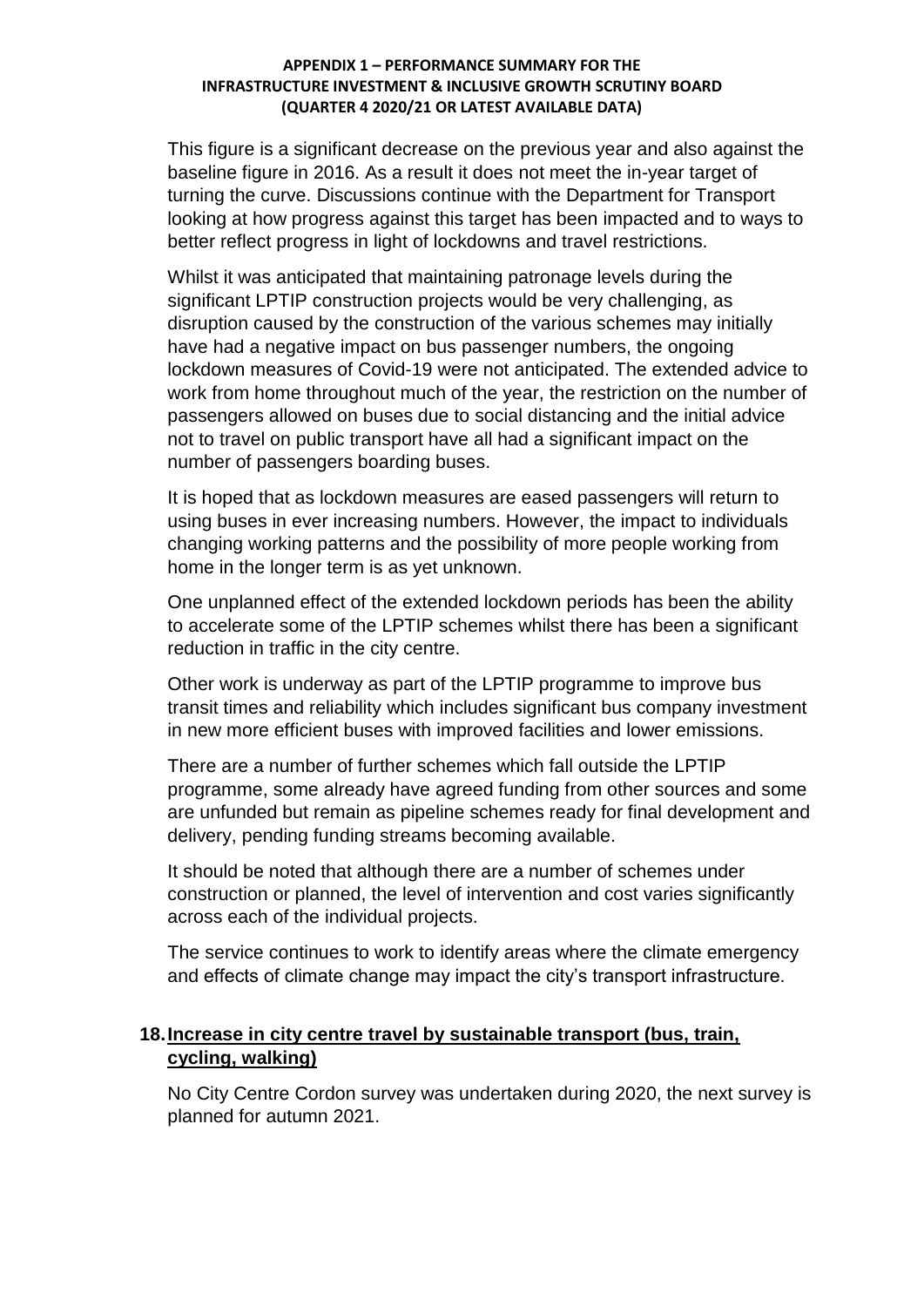### **19.Number of residential and commercial properties moved to a lower level of flood risk**

This annual indicator reports the number of commercial and residential properties moved to a lower level of flood risk by both the Flood Alleviation Scheme (FAS) and non-FAS local schemes. The methodology used to calculate the result is that used by the Environment Agency (EA) for the purposes of funding bids and post-project delivery evaluation.

FAS2 currently under construction and has a two-step approach: Step 1 which delivers 100yr scheme - started construction in Dec 2019, Step 2, which is now fully funded upgrades the scheme to 200yr scheme. It is anticipated that the FAS phase 2 will reduce the flood risk and provide better protection for 1,048 homes and 474 businesses. The Otley FAS scheme commenced on site during winter 2020/21 with initial vegetation management and clearance; with main construction starting on 8<sup>th</sup> March 2021 with an anticipated benefit to affected properties of reducing the chances of flooding from 25% to 4% in any given year.

The latest annual result was released in September 2020 and was reported to the Board at their January meeting.

### **20.Devolution**

Following the Mayoral elections on the  $6<sup>th</sup>$  May 2021, Tracy Brabin has been elected as the Mayor of West Yorkshire. The Mayor of West Yorkshire and the Leaders of West Yorkshire Councils have set out how they will work together to deliver improvements in skills, housing and regeneration, transport, support for business and tackling the climate emergency.

Cllr James Lewis, Leader of Leeds City Council, has been nominated to serve as Deputy Mayor. Council Leaders will also each hold portfolios to drive progress in improving living standards for communities across West Yorkshire.

The portfolios will be:

Business, Economy, and Innovation – Cllr Shabir Pandor Carbon and Energy – Cllr Tim Swift Place, Regeneration and Planning – Cllr Denise Jeffery Skills and Employment – Cllr James Lewis Transport - Cllr Susan Hinchcliffe

If agreed at the Annual Meeting of the West Yorkshire Combined Authority on 24<sup>th</sup> June, Council Leaders will chair committees in line with their new portfolios.